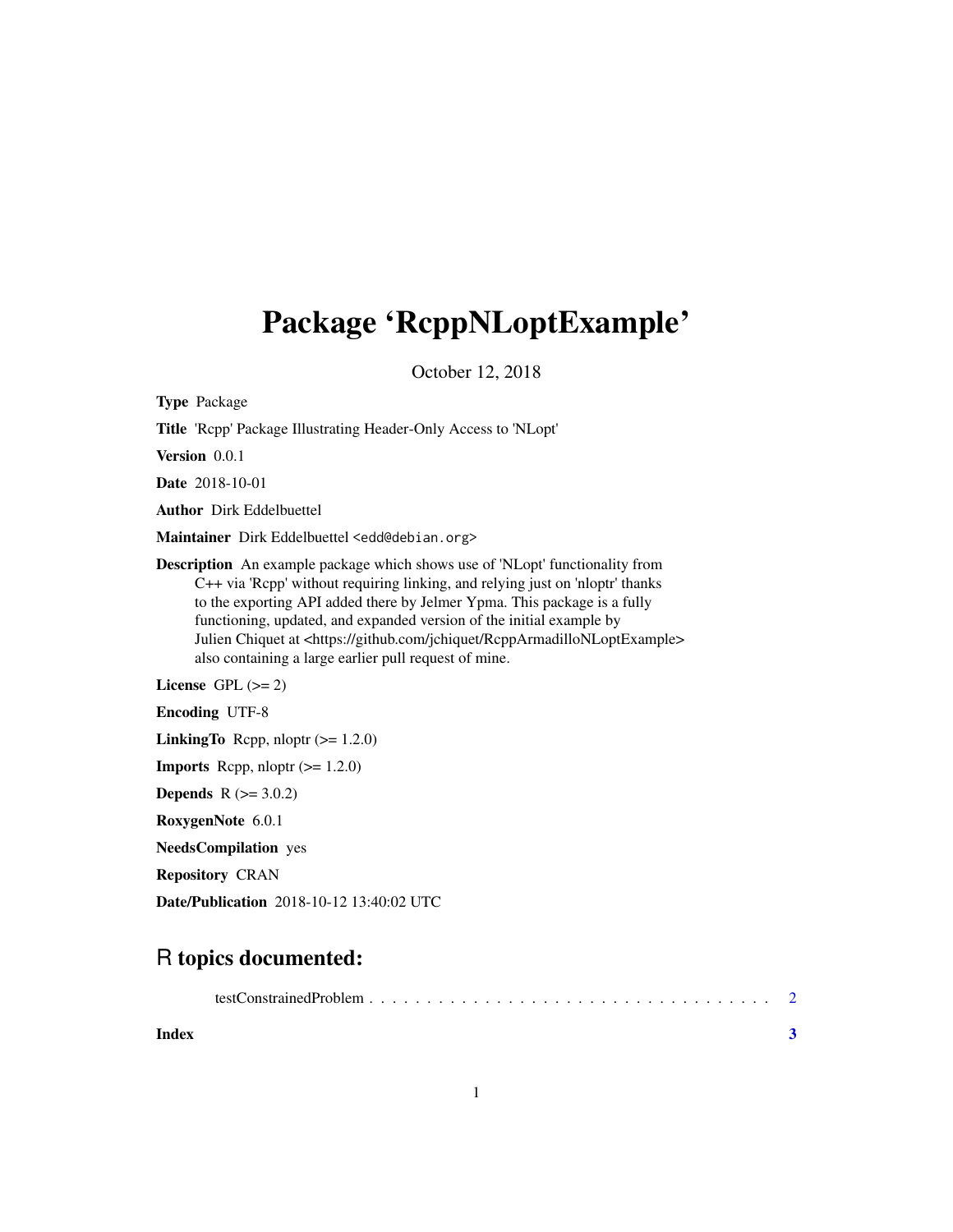<span id="page-1-0"></span>testConstrainedProblem

*NLopt Call Example from Rcpp*

#### Description

A simple example for for NLopt integration for Rcpp, using an example from the NLopt tutorial.

#### Usage

```
testConstrainedProblem(method = "MMA", verbose = FALSE)
```
#### Arguments

| method  | A string defaulting to 'MMA' (also allowing 'COBYLA') which selects the al- |
|---------|-----------------------------------------------------------------------------|
|         | gorithm use.                                                                |
| verbose | A boolean toggle defaulting to 'false'                                      |

#### Value

A numeric vector with two elements

#### See Also

[https://nlopt.readthedocs.io/en/latest/NLopt\\_Tutorial/](https://nlopt.readthedocs.io/en/latest/NLopt_Tutorial/)

#### Examples

testConstrainedProblem("MMA", TRUE)